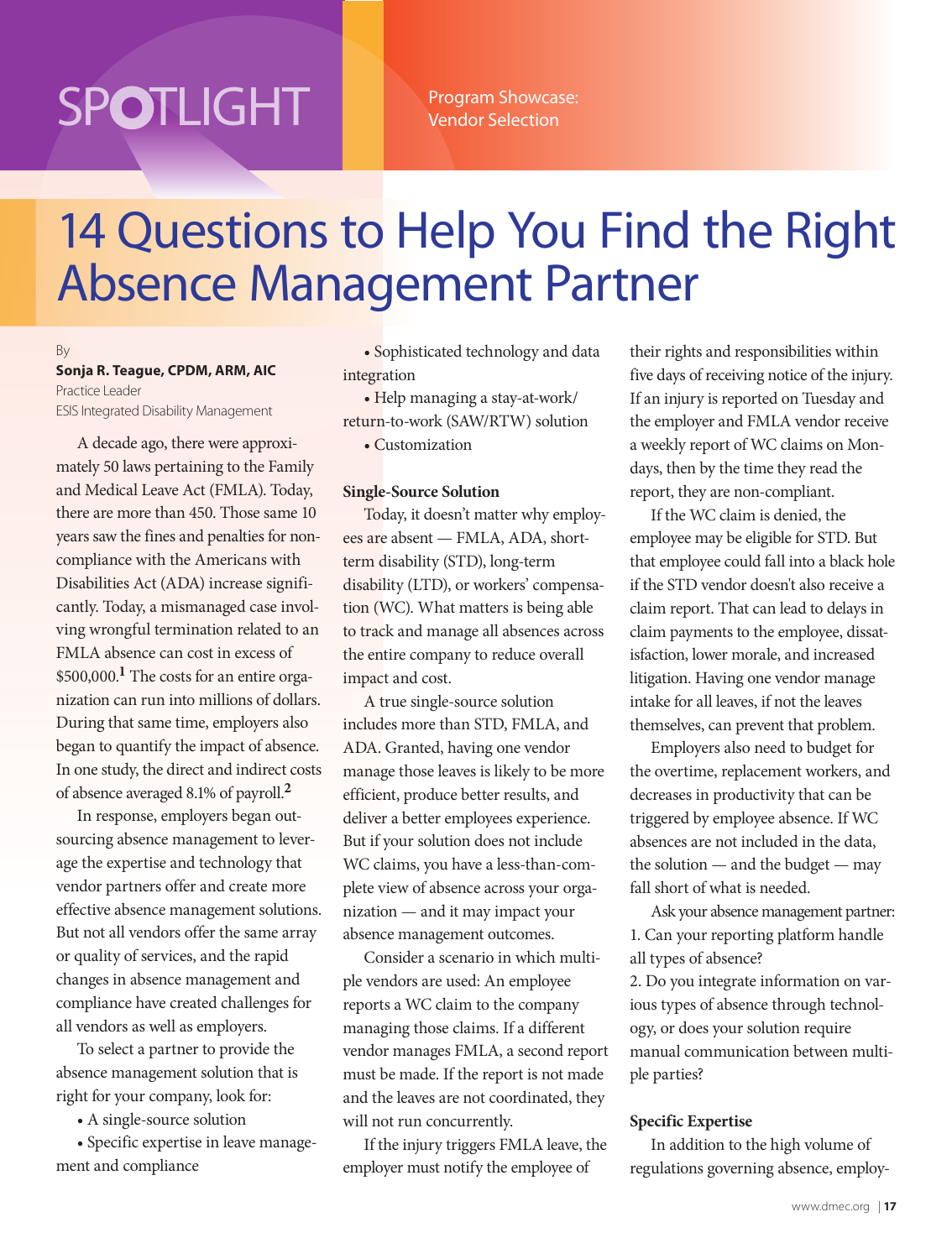



### **OUR SOLUTIONS FOR YOU, NOW STRONGER THAN EVER**

#### **YOUR BUSINESS, YOUR BENEFITS, YOUR WAY**

Now we can offer you even more of what you are looking for in Absence Management Solutions. The Hartford's recent acquisition of Aetna's U.S. Group Life, Absence and Disability business solidifies our position as a unified top industry leader in the Group Benefits market.

Together, we are committed to bringing you:

- **High-quality Disability and Life products**
- **Total Absence Management Solutions**
- Day 1 (sick, vacation, PTO) Company, Jury and Bereavement Leaves
- Federal and State Leaves Paid Family Leaves
- Paid Sick Leaves

6882 NS 11/17 © 2017 The Hartford Financial Services Group, Inc. All rights reserved.

**• Best-in-class Customer and Claims Service** 

**Prepare. Protect. Prevail. With The Hartford.® Come see what we can do for you.** Contact your account representative for more information, or visit us at: **THEHARTFORD.COM/ABSENCE-MANAGEMENT**

The Hartford® is The Hartford Financial Services Group, Inc. and its subsidiaries, including Hartford Life Insurance Company and Hartford Life and Accident Insurance Company. Home office is Hartford, CT. Disability Form Series includes GBD-1000, GBD-1200, or state equivalent. Life Form Series includes GBD-1000, GBD-1100, or state equivalent.

ers also must contend with differences between federal and various state regulations. Tracking new regulations or changes to current regulations, understanding their impact, and ensuring compliance are an essential service your absence management partner must deliver.

Ask your absence management partner:

3. How do you track changes in leave regulations on the state and federal levels?

4. What experience does your team have in interpreting these regulations?

5. How do you incorporate these changes into your solution to ensure that your clients remain compliant?

# **Sophisticated Technology and Data Integration**

In a recent survey,**3** employers indicated that managing intermittent FMLA poses significant challenges, including simply knowing when employees take intermittent FMLA. An effective solution must make it easy to request or report leaves through multiple channels, including telephone, online, and via mobile technology.

From there, a reporting system that is jurisdictionally compliant and accepts employee demographic data will enable cases managers to immediately verify employee status and eligibility for various leaves based on regulations and company policy. The system should track leaves by the minute, not just the day or even the hour. An employee may take an entire day or just 45 minutes for a doctor's appointment. If your system can't track to the minute, your tracking will be inaccurate, and employees may file complaints or be forced to take more time than is needed, resulting in greater degrees of absence.

When all your data is collected, it must be analyzed to give you the big picture. Identifying patterns across your organization (e.g., by location, position, shift, and day of the week) allows you to proactively manage the absence drivers — but only if your data is readily available in easily accessed reports.

To make your absence management program even stronger, consider incorporating workers' compensation absence into the reporting/tracking component. Including absence associated with occupational disability gives you a more complete view of absence across your organization and facilitates better understanding of and planning for absence.

Ask your absence management partner:

6. How and how quickly does your system determine an employee's eligibility for leave?

7. How do you track leave requests and time taken (by minutes, hours, or days)?

8. How do you integrate data, and what reporting options do you offer?

# **SAW/RTW Solutions**

Getting employees back to work as soon as possible helps reduce the cost of absence. A sound SAW/RTW program will help injured workers return to work faster, often to a light-duty job as they complete their recovery. With appropriate accommodations, some injured workers do not need to miss any time from work. Those accommodations, however, must be ADAcompliant. A case management team should be able to provide expert guidance on how to follow — and document — the required interactive process and the accommodation itself to help ensure ADA compliance.

Case managers can also manage communications with the treating physician. When all parties understand the light-duty options available, the provider can assess fitness for duty and release the employee to return to work.

Ask your absence management partner: 9. What assistance do you offer with SAW and RTW solutions? 10. Does your team include case managers with RTW experience? 11. Can your team provide guidance in developing ADAcompliant accommodations?

*Program Showcase continued on p. 22*